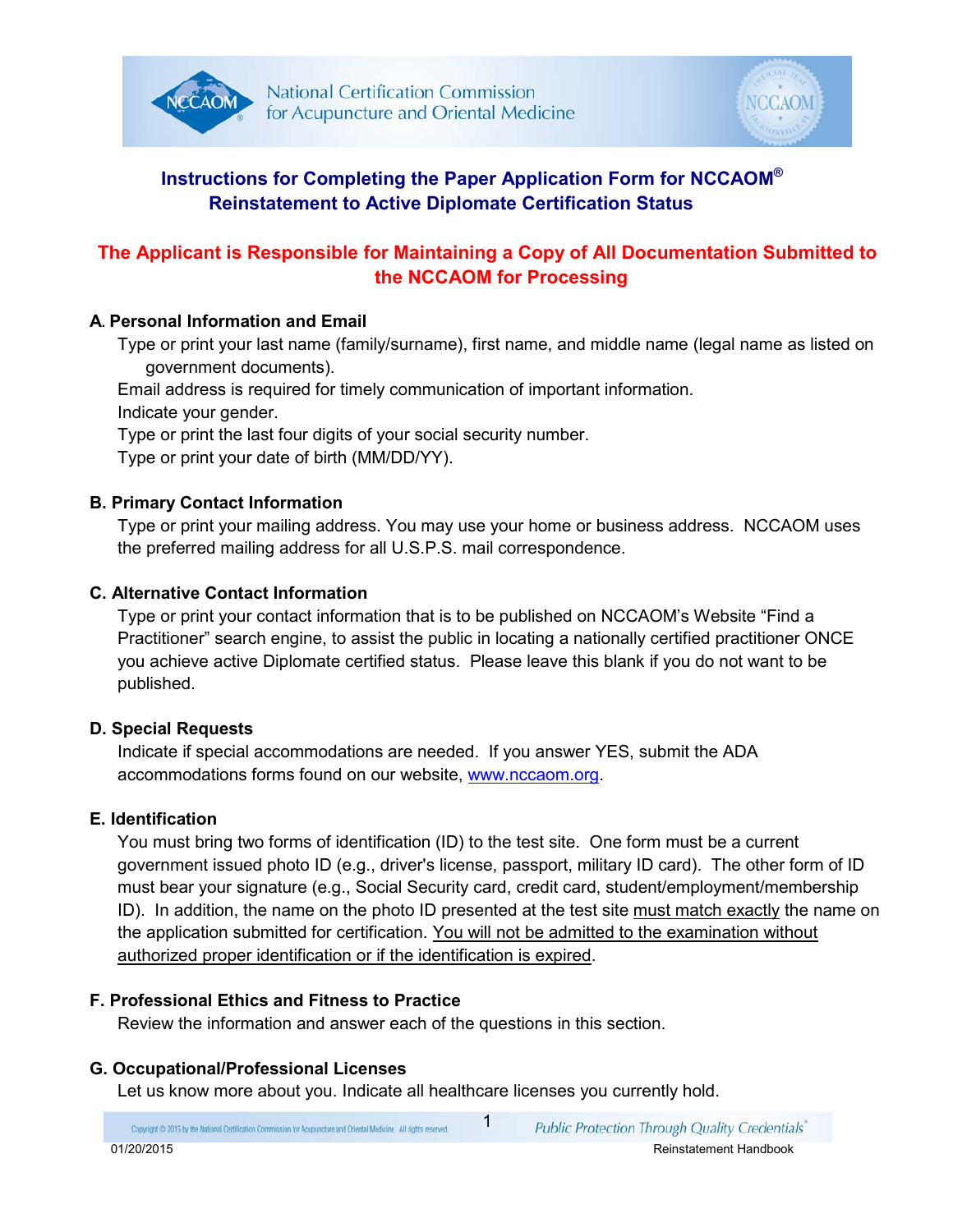

### **H. Ethics and/or Safety – 4 PDA Points**

 You must document four (4) PDA points in Safety and/or Ethics completed within the last four (4) years to be eligible for NCCAOM reinstatement to active Diplomate status. Attach certificates of completion to the application form.

### **I. CPR Certification**

You must submit documentation demonstrating completion of a CPR course within the last four (4) years. Attach a copy of the CPR card to the application form.

### **J. Clean Needle Technique with Current Knowledge in Blood Borne Pathogens**

Clean Needle Technique and blood borne pathogen requirements must be met (applicable for Acupuncture and Oriental Medicine applicants only). Place a check mark on the application form in all boxes that apply.

### **K. Record All States Where Practicing or Have Practiced**

Enter the information on the application form in the table for all states where you are currently practicing or have practiced.

### **L. Fees - Fees are NOT Refundable**

**Application Fee** is due with the application. Send payment to: NCCAOM, 76 South Laura Street, Suite 1290 - Jacksonville, FL 32202 USA.

**Exam fees** are separate fees payable to Pearson VUE and are due as part of the exam registration process.

*Background Check fees* are separate fees payable to [First Point](http://www.nccaomscreener.com/) at [www.nccaomscreener.com](http://www.nccaomscreener.com/) as part of the background check process required at the time of application.

### **M. Payment (All Funds are due in U.S. Dollars)**

Indicate total payment. NCCAOM accepts a check, Visa or Master Card for fee payment. Please be sure to include the billing address and expiration date when using a credit card for payment. Checks should be made payable to NCCAOM.

### **N. Statement of Acknowledgement**

- Review the Statement of Acknowledgement.
- Sign and date the application in the presence of a notary.

### **O. NCCAOM® Reinstatement Attestation - Important**

Read the NCCAOM**®** Reinstatement Attestation, sign and date the document in the presence of a witness. The witness may not be a relative of the applicant. The witness must also sign and date the document.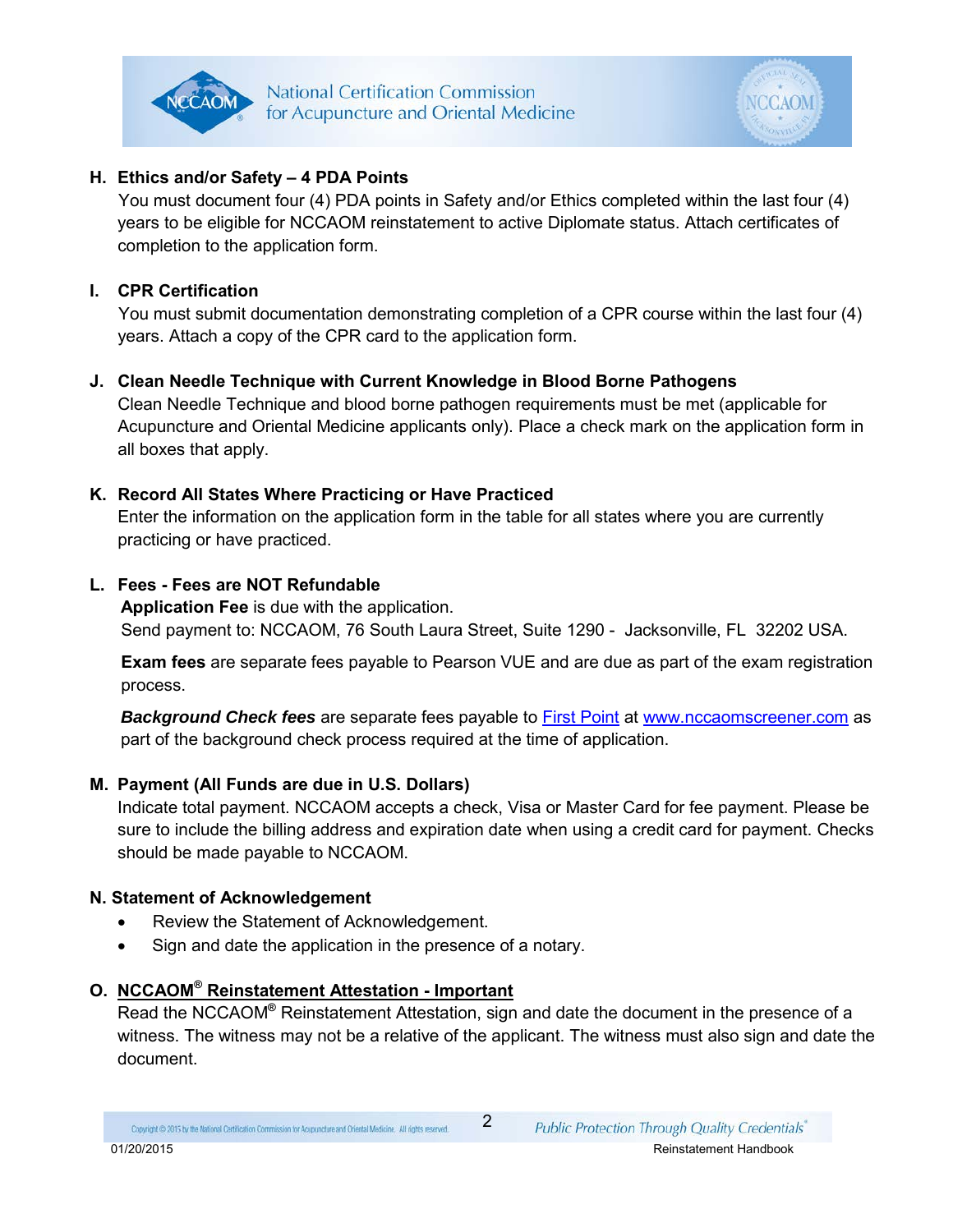



# *Application for NCCAOM® Reinstatement to Active Diplomate Certification Status*

| <b>Application Form for REINSTATEMENT to</b><br>Active Diplomate Status (Check all that<br>apply) | Detach this Application                            | Office Use Only:<br><b>Batch</b><br>No. |
|---------------------------------------------------------------------------------------------------|----------------------------------------------------|-----------------------------------------|
| Acupuncture                                                                                       | from the Handbook.<br>Faxed applications will      | Amount:                                 |
| Chinese Herbology                                                                                 | not be accepted. Please<br>allow up to 8 weeks for | Check No:                               |
| Oriental Medicine                                                                                 | processing.                                        |                                         |
|                                                                                                   |                                                    |                                         |
|                                                                                                   |                                                    | Processed By:                           |

#### **A. Personal Information** (Legal name as listed on government documents)

| Name<br>Last (Family)                                                                                             | First                                                 | Middle                   |  |
|-------------------------------------------------------------------------------------------------------------------|-------------------------------------------------------|--------------------------|--|
| Check here if there has been a name change. You must provide copies of legal documents substantiating the change. |                                                       |                          |  |
| Primary Email (Required)<br>@                                                                                     |                                                       |                          |  |
| $\Box$ Male $\Box$ Female<br>Gender:                                                                              | Last four digits of Social Security Number<br>XXX-XX- | Date of Birth (MM/DD/YY) |  |

### **B. Primary Contact Information** (All NCCAOM mailed correspondences will be sent to this address.)

| Name of Business if Applicable      |            |     |  |
|-------------------------------------|------------|-----|--|
| Street Address                      | Unit/Suite |     |  |
| City                                | State      | Zip |  |
| Country<br>Alternate Phone<br>Phone |            |     |  |

#### **C. Alternative Contact Information** (Information below will be published on NCCAOM's Website under "Find a Practitioner" once your certification is REINSTATED. (If you do not want to be published, please leave section "C" blank.)

| <u>_</u>                       | $\sim$ $\sim$ | $\sim$ $\sim$<br>$\mathbf{z}$ |
|--------------------------------|---------------|-------------------------------|
| Name of Business if Applicable |               |                               |
| Email                          |               |                               |
| <b>Street Address</b>          |               | Unit/Suite                    |
| City                           | State         | Zip                           |
| Country                        | Phone         | Alternate Phone               |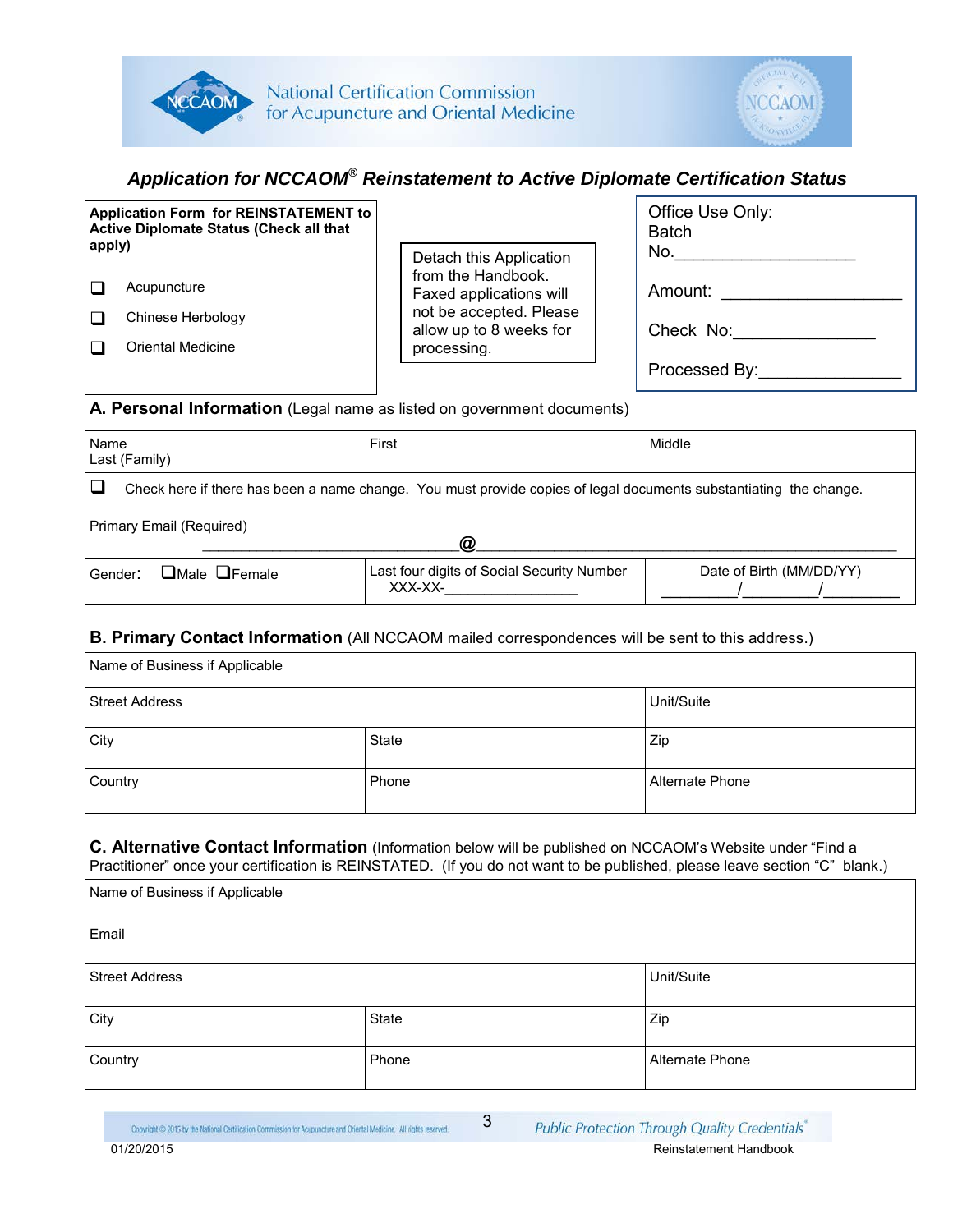



### **D. Special Requests and Accommodations**

**Americans with Disabilities Act**

Do you have a documented and professionally diagnosed disability requiring special accommodations at the test site?  $\Box$  Yes  $\Box$  No *If you answer "yes" please attach documentation from your physician or healthcare provider to this form.*

### **E. Identification**

You must bring two forms of identification (ID) to the test site. One form must be a current government issued photo ID (e.g., driver's license, passport, military ID card). The other form of ID must bear your signature (e.g., Social Security card, credit card, student/employment/membership ID). In addition, the name on the photo ID presented at the test site must match exactly the name on the application submitted for certification. You will not be admitted to the examination without proper identification that is not expired.

### **F. Professional Ethics and Fitness to Practice**

**Legal Status:** Additional information must be submitted with an answer of "yes" to any of the following questions including an explanation of the charges or claims, legal documents related to the charges or claim, and an account of how the charges or claims were resolved. Please indicate if a case is still pending in any legal jurisdiction, with any state agency, healthcare professional board or association or with the NCCAOM PEDC. All information provided will be reviewed in accordance with NCCAOM policies. International applicants should seek advice on the equivalent terms and definitions for felony" or "misdemeanor."

| Have you been a defendant in litigation related to the practice of a health-related profession?                                                                                      | $\Box$ Yes | $\square$ No |
|--------------------------------------------------------------------------------------------------------------------------------------------------------------------------------------|------------|--------------|
| Has a judgment ever been entered against you or have you been a party to a settlement in any<br>legal proceeding related to the practice of a healthcare profession?                 | $\Box$ Yes | $\square$ No |
| Have you ever been convicted of any type of felony?                                                                                                                                  | $\Box$ Yes | $\square$ No |
| Have you ever been convicted of any type of misdemeanor related to the practice of a health-<br>related profession?                                                                  | $\Box$ Yes | $\square$ No |
| Have you ever been convicted of any other crime or are you on probation or parole?                                                                                                   | $\Box$ Yes | $\square$ No |
| Have you ever had any disciplinary or administrative actions taken against you by any licensing<br>board or health-related professional association or school?                       | $\Box$ Yes | $\square$ No |
| Have you ever been denied or voluntarily surrendered a license to practice in any health-related<br>profession?                                                                      | $\Box$ Yes | $\square$ No |
| <b>NCCAOM Ethics Policy:</b> (The current NCCAOM Code of Ethics and Grounds for Discipline can be found on the<br>NCCAOM website - www.nccaom.org under the Regulatory Affairs tab.) |            |              |
| Have you read and understood the Code of Ethics?                                                                                                                                     | $\Box$ Yes | $\square$ No |
| Have you read and understood the Grounds for Professional Discipline?                                                                                                                | $\Box$ Yes | $\square$ No |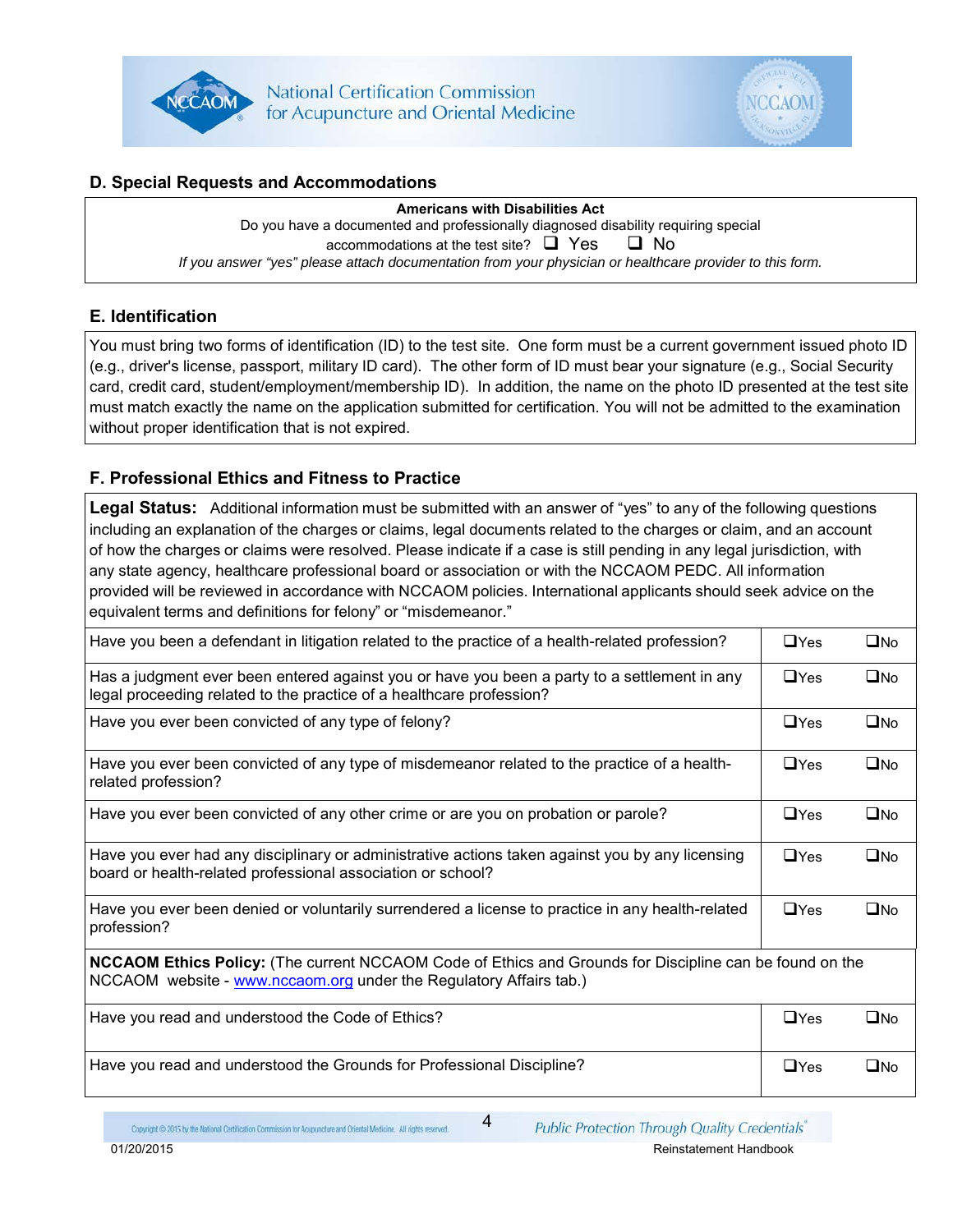



**Health Status** (Previous four years)

If you answer "**yes**" to any of the following questions, you must furnish with your application information about any impairment obtained from a healthcare professional that has treated you. This documentation must include a personal statement of the history and current status of any physical or psychological impairment or impairment due to substance abuse and an attestation that you are no longer impaired (or that you are currently under treatment for the impairment) and that the impairment, or treatment does not interfere with your ability to practice.

| Has your physical or psychological health status interfered with your ability to practice a health-<br>related profession or otherwise interrupted your professional or academic activities for more than<br>l three months? | $\Box$ Yes | ∩No |
|------------------------------------------------------------------------------------------------------------------------------------------------------------------------------------------------------------------------------|------------|-----|
| Have you ever been, or are you currently impaired because of substance abuse, including<br>alcohol?                                                                                                                          | $\Box$ Yes | ∩No |
| You are required to notify the NCCAOM within thirty days of any changes to the information you have reported in the                                                                                                          |            |     |

section on Professional Ethics and Fitness to Practice. Failure to report a violation(s) of the NCCAOM Code of Ethics and Grounds for Professional Discipline could result in disciplinary action or a denial of application.

### **G. Occupational/Professional Licenses** *(List state/county of issue, license no., and expiration date)*

| Acupuncture      | Massage Therapy (LMT)   |
|------------------|-------------------------|
| Chiropractic     | Naturopathy             |
| Nursing          | <b>Physical Therapy</b> |
| Medicine (MD/DO) | Other                   |

#### **H. Ethics and/or Safety – 4 PDA points (Required)**

| <b>Date</b> | <b>Program Title</b> | <b>#PDA Pts/CEUs</b> |
|-------------|----------------------|----------------------|
|             |                      |                      |
|             |                      |                      |
|             |                      |                      |
|             |                      |                      |
|             |                      |                      |
|             |                      |                      |
|             |                      |                      |
|             |                      |                      |
|             |                      |                      |

**I. CPR Verification (Required):** Date Completed  $\Box$  Copy of CPR Card Attached

### **J. Clean Needle Technique (CNT)**

| Document Clean Needle Technique Competency With Current Knowledge in Blood Pathogens:                                 |   |                                                                                                               |
|-----------------------------------------------------------------------------------------------------------------------|---|---------------------------------------------------------------------------------------------------------------|
| $\Box$ 1A. NCCAOM approved in person practical CNT course completed within last six years<br>Year Course Completed    |   | $\Box$ 1B. Certificate of Completion on file with the NCCAOM.                                                 |
|                                                                                                                       |   | Or (If the in person certificate is expired and license held for last three years)                            |
| vears                                                                                                                 |   | $\Box$ 2A. NCCAOM approved blood borne pathogen course, which meets OSHA standards completed within last four |
| Year Course Completed                                                                                                 |   | $\square$ 2B. Certificate of Completion on file with the NCCAOM.                                              |
| Copyright @ 2015 by the National Certification Commission for Acupuncture and Oriental Medicine. All rights reserved. | 5 | Public Protection Through Quality Credentials                                                                 |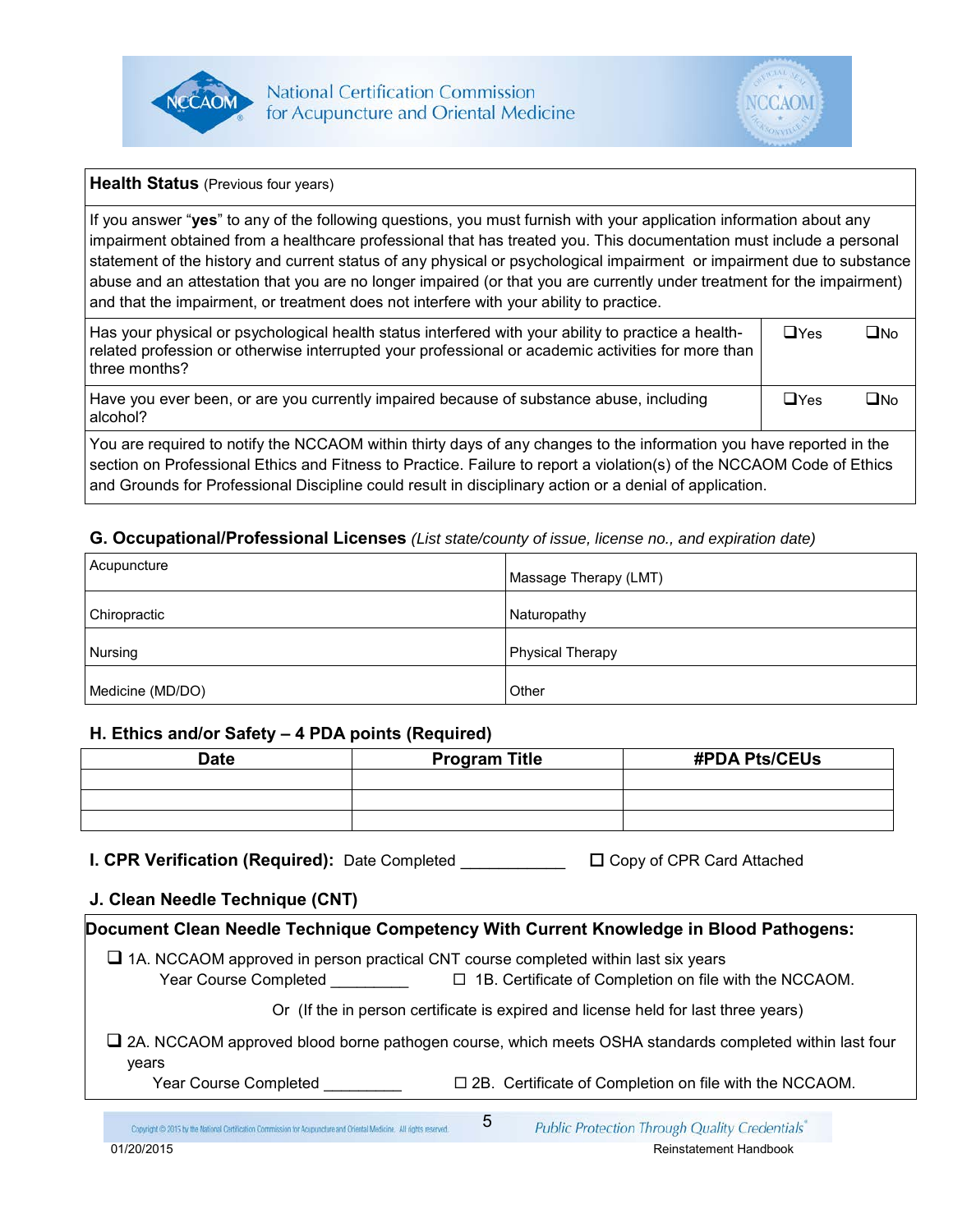



### **K. Document History as a Practitioner**

| Record All State(s) In Which You are Currently Practicing |                                                     |                        |                       |  |  |
|-----------------------------------------------------------|-----------------------------------------------------|------------------------|-----------------------|--|--|
| <b>State Name (Required)</b>                              | Date Issued                                         | <b>Expiration Date</b> | <b>License Number</b> |  |  |
|                                                           |                                                     |                        |                       |  |  |
|                                                           |                                                     |                        |                       |  |  |
|                                                           |                                                     |                        |                       |  |  |
|                                                           |                                                     |                        |                       |  |  |
|                                                           |                                                     |                        |                       |  |  |
|                                                           |                                                     |                        |                       |  |  |
|                                                           | Record All Previous State(s) In which You Practiced |                        |                       |  |  |
| <b>State Name (Required)</b>                              | Date Issued                                         | <b>Expiration Date</b> | <b>License Number</b> |  |  |
|                                                           |                                                     |                        |                       |  |  |
|                                                           |                                                     |                        |                       |  |  |
|                                                           |                                                     |                        |                       |  |  |
|                                                           |                                                     |                        |                       |  |  |
|                                                           |                                                     |                        |                       |  |  |

#### **L. Fees (Fees are NOT Refundable)**

 $\Box$  \$100 - Application Fee

### **M. Payment (All Funds are due in U.S. Dollars)**

| Total Enclosed: \$           |             |                     |            |                   |
|------------------------------|-------------|---------------------|------------|-------------------|
| Payment Type (Check One)     | $\Box$ VISA |                     | MasterCard | Check/Money Order |
| <b>Expiration Date:</b>      |             | Credit Card Number: |            |                   |
| Name of Cardholder:          |             |                     |            |                   |
| Signature of the Cardholder: |             |                     |            |                   |
| Credit Card Billing Address: |             |                     |            |                   |

### **N. Statement of Acknowledgement** *(Your signature must be notarized)*

I hereby certify that the information I provided on this application and in any supporting documents is accurate, true, and correct. I acknowledge and agree to abide by and with NCCAOM policies and procedures. I have read and understand the *NCCAOM ® Code of Ethics* and *Grounds for Professional Discipline* and agree to continue to abide by them and any changes hereafter made to them. I will report any state disciplinary actions or criminal matters of any kind that I may be involved in to the NCCAOM within thirty days. I agree to inform and release to NCCAOM and its designated agents all pertinent information about my qualifications or about other matters that may arise in connection with my application and/or my subsequent certification or recertification by NCCAOM. I acknowledge and agree that I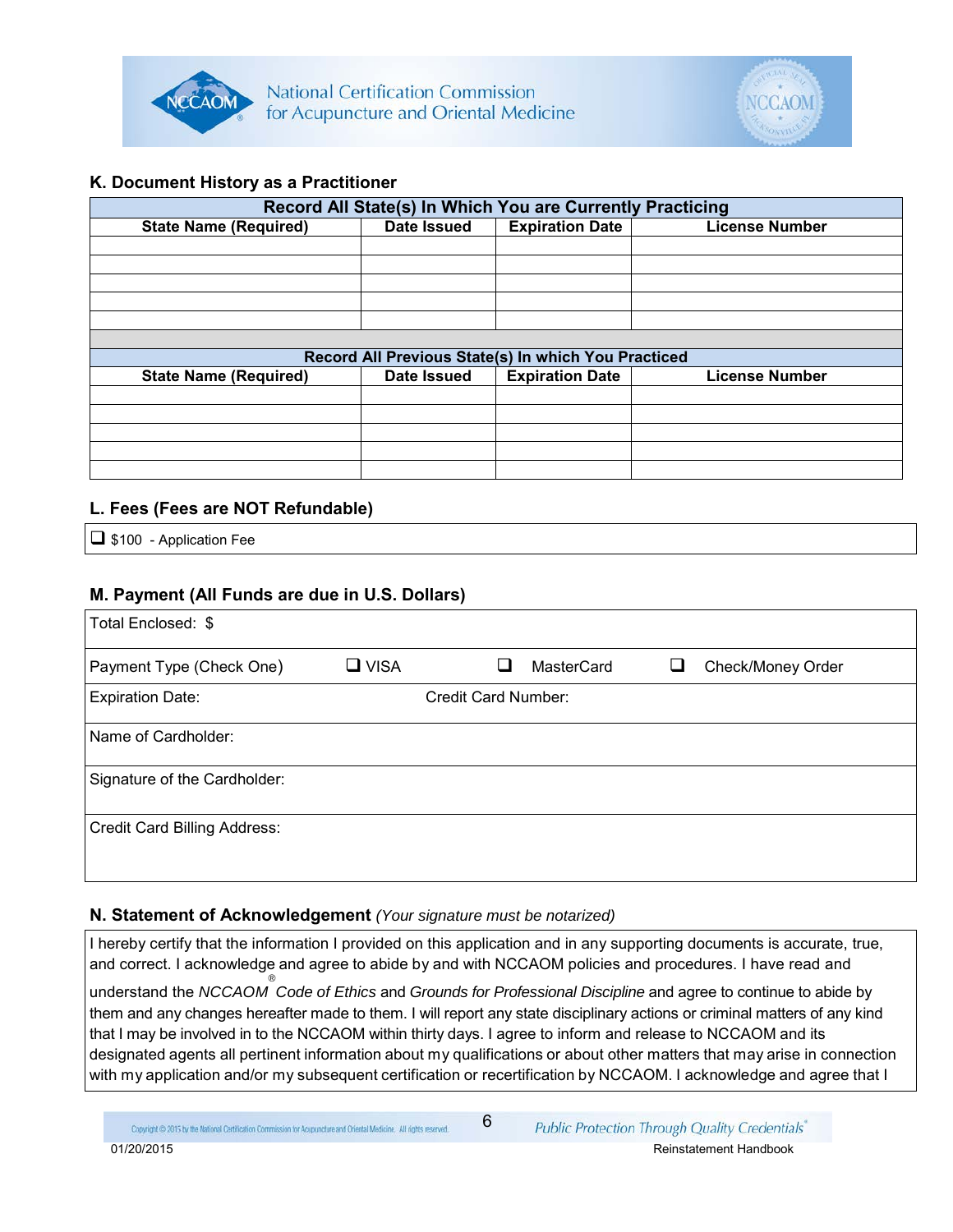



am prohibited from transmitting information about NCCAOM examination questions or content in any form to any person or entity and that my failure to comply with this prohibition, or my failure to report any information about suspected violations of such prohibitions or otherwise about any possible examination irregularities by myself or others, may result in my scores being cancelled or my certification being revoked in accordance with NCCAOM policies and procedures and/or legal action, up to and including criminal prosecution. I acknowledge that application fees are non-refundable.

I attest that I have included under section "K" on the application form all states in which I currently practice or have practiced, with or without a license, and that I am free and clear of administrative actions and ethical violations as an acupuncturists.

NCCAOM occasionally promotes advertising for companies who provide Professional Development Activity (PDA) coursework to certified Diplomates. Among other things, these companies provide CEU seminars and conferences that are pre-approved by NCCAOM. These seminars and conferences provide Diplomates with opportunities to complete their re-certification requirements which could then be submitted in the Diplomate's recertification packet. These PDA materials will be supplied to NCCAOM by the company and will then be forwarded to you by NCCAOM.

By my signature below I agree to receive the PDA materials that NCCAOM may forward via email or regular mail.

Applicant Signature: Date: Date: Date: Date:

This instrument was acknowledged before me by the applicant.

Notary Public Signature:

# **O. Read and Sign the NCCAOM Reinstatement Attestation on the next page in the presence of a witness. The Witness may not be a relative of the applicant.**

Copyright @ 2015 by the National Certification Commission for Acupuncture and Oriental Medicine. All rights reserved.